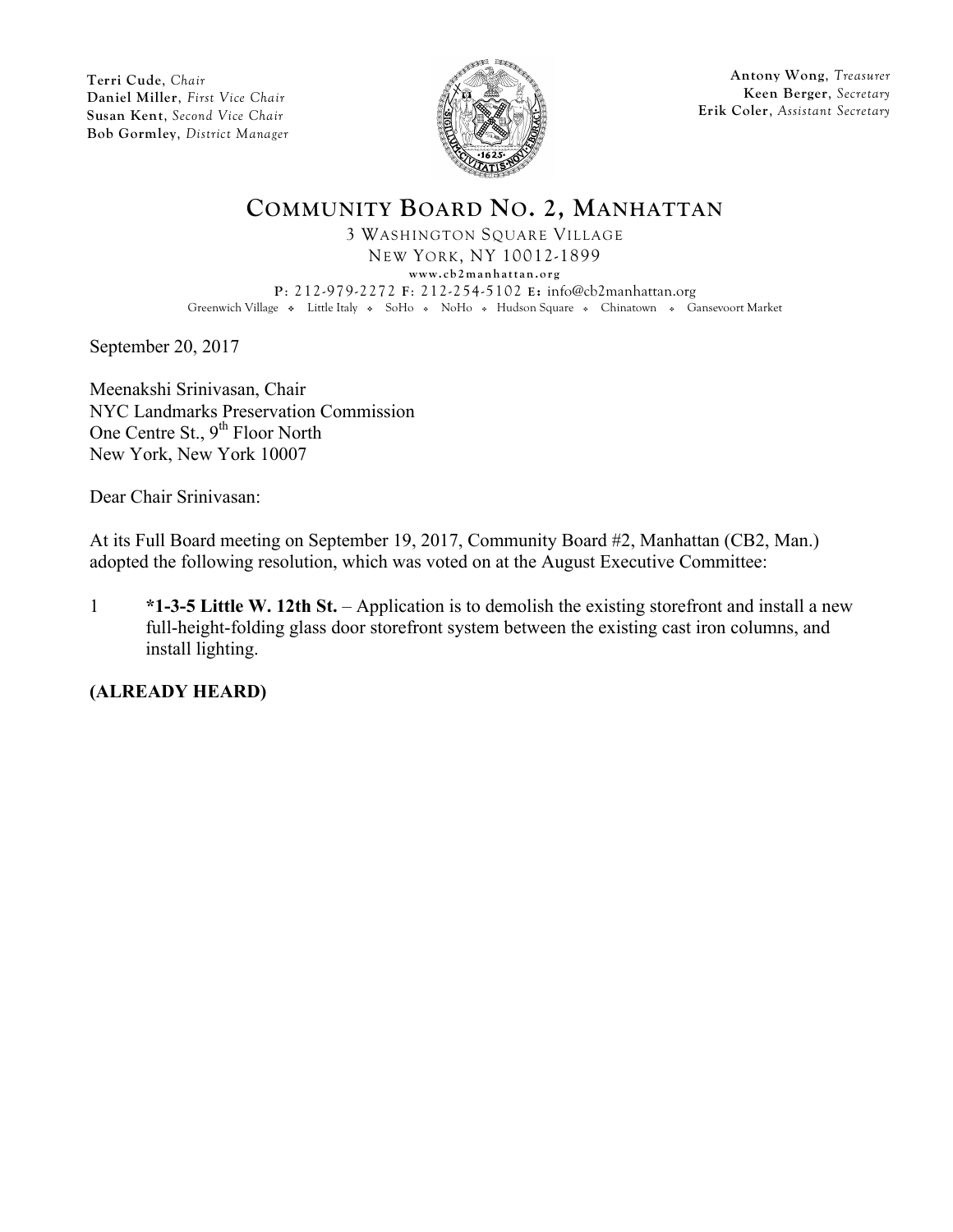

**Antony Wong**, *Treasurer* **Keen Berger**, *Secretary* **Erik Coler**, *Assistant Secretary*

# **COMMUNITY BOARD NO. 2, MANHATTAN**

3 WASHINGTON SQUARE VILLAGE NEW YORK, NY 10012-1899 **www.cb2manhattan.org P**: 212-979-2272 **F**: 212-254-5102 **E:** info@cb2manhattan.org Greenwich Village • Little Italy • SoHo • NoHo • Hudson Square • Chinatown • Gansevoort Market

September 20, 2017

Meenakshi Srinivasan, Chair NYC Landmarks Preservation Commission One Centre St., 9<sup>th</sup> Floor North New York, New York 10007

Dear Chair Srinivasan:

At its Full Board meeting on September 19, 2017, Community Board #2, Manhattan (CB2, Man.) adopted the following resolution, which was voted on at the August Executive Committee:

#### 2 **\*400 W. Broadway - Application is to legalize as-built conditions that do not conform to previously approved storefront.**

#### **Whereas:**

- A The design was approved under the reasonable supposition that a straight beam existed under non-historic cladding and that the storefront would conform to the existing opening; and
- B The as built design follows the original curved beam opening, did not necessitate removal of historic fabric, and is respectful of the building's structure and design; now

## **Therefore be it resolved** that CB2, Man. recommends **approval** of the application.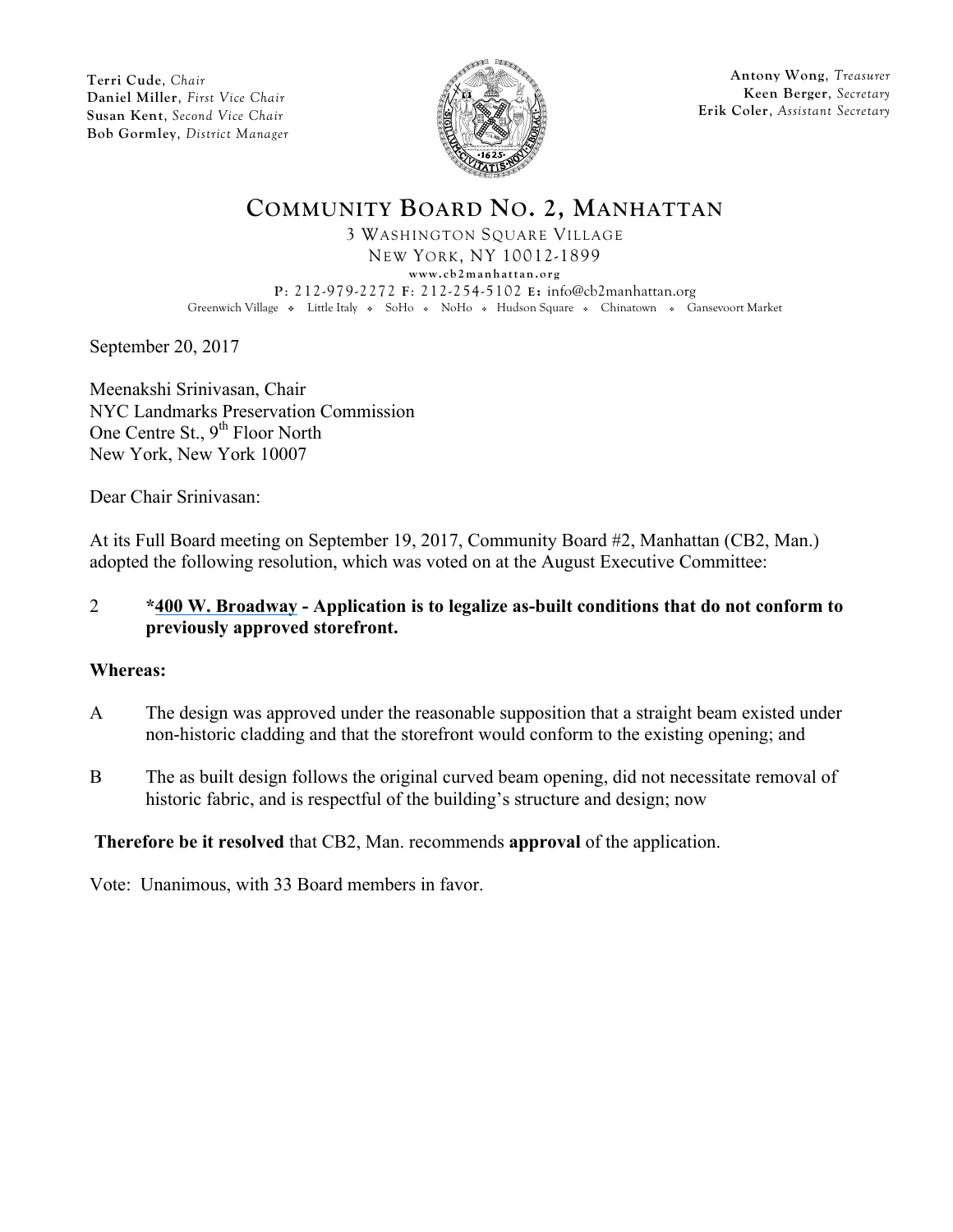

**Antony Wong**, *Treasurer* **Keen Berger**, *Secretary* **Erik Coler**, *Assistant Secretary*

# **COMMUNITY BOARD NO. 2, MANHATTAN**

3 WASHINGTON SQUARE VILLAGE NEW YORK, NY 10012-1899 **www.cb2manhattan.org P**: 212-979-2272 **F**: 212-254-5102 **E:** info@cb2manhattan.org Greenwich Village • Little Italy • SoHo • NoHo • Hudson Square • Chinatown • Gansevoort Market

September 20, 2017

Meenakshi Srinivasan, Chair NYC Landmarks Preservation Commission One Centre St., 9<sup>th</sup> Floor North New York, New York 10007

Dear Chair Srinivasan:

At its Full Board meeting on September 19, 2017, Community Board #2, Manhattan (CB2, Man.) adopted the following resolution, which was voted on at the August Executive Committee:

## 3. **\*114 Prince St. – Application is to install a flagpole and blade signage.**

#### **Whereas:**

- A The flag pole and a flag which were represented by the applicant as conforming to LPC guidelines in place and is to be installed at the transom and screwed into the wooden frame over the principal entrance to the shop; and
- B A blade sign is proposed to be installed with two horizontal supports in a position that causes it to block the capital of the column and other architectural features; now

## **Therefore be it resolved** that CB2, Man.:

- A Recommends **approval** of the flag pole and flag provided that they follow approved LPC guidelines; and
- B Recommends **denial** of the blade sign unless it is positioned more sensitively (higher) to avoid obstructing architectural elements, and is supported by one rod.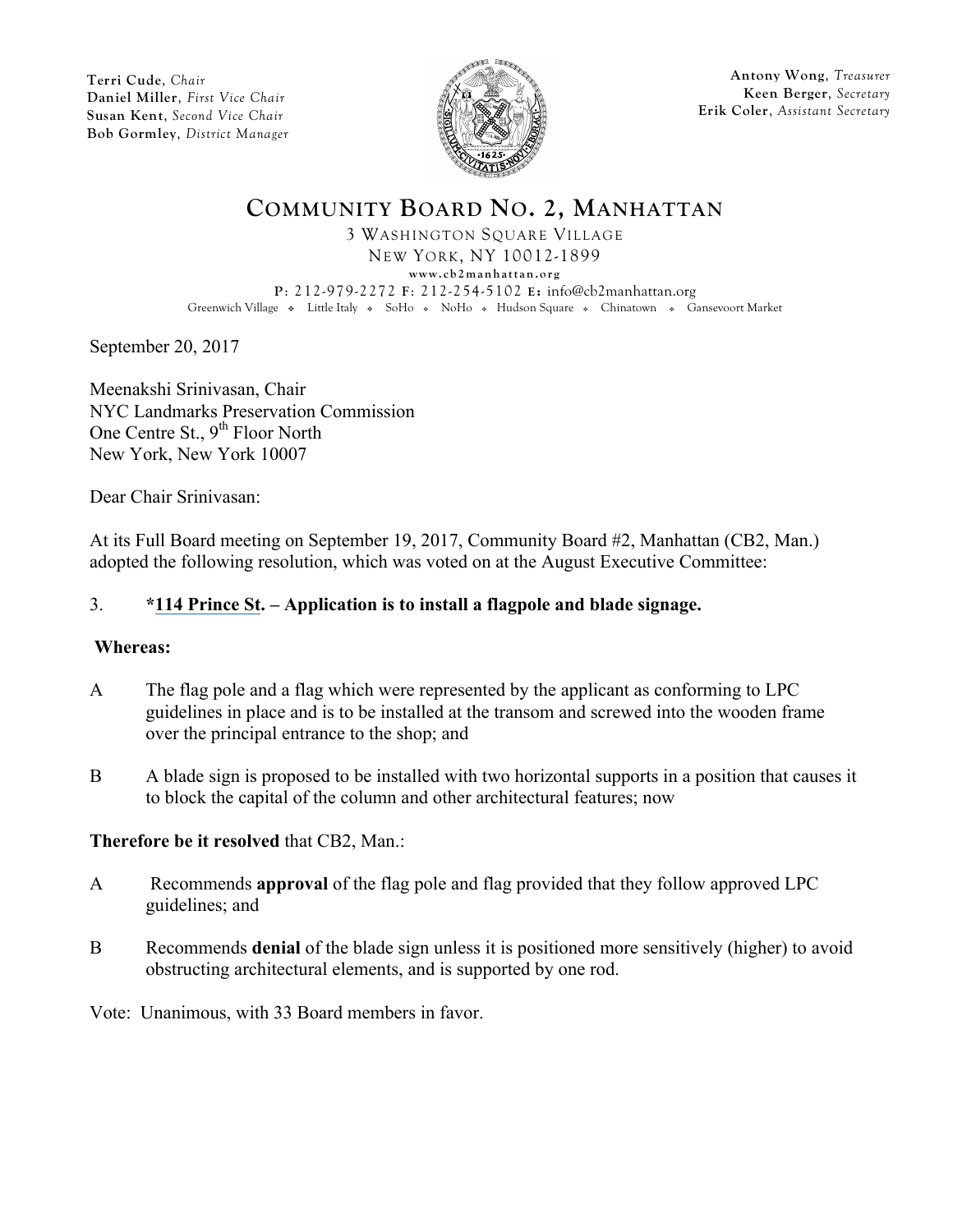

**Antony Wong**, *Treasurer* **Keen Berger**, *Secretary* **Erik Coler**, *Assistant Secretary*

# **COMMUNITY BOARD NO. 2, MANHATTAN**

3 WASHINGTON SQUARE VILLAGE NEW YORK, NY 10012-1899 **www.cb2manhattan.org P**: 212-979-2272 **F**: 212-254-5102 **E:** info@cb2manhattan.org Greenwich Village • Little Italy • SoHo • NoHo • Hudson Square • Chinatown • Gansevoort Market

September 20, 2017

Meenakshi Srinivasan, Chair NYC Landmarks Preservation Commission One Centre St., 9<sup>th</sup> Floor North New York, New York 10007

Dear Chair Srinivasan:

At its Full Board meeting on September 19, 2017, Community Board #2, Manhattan (CB2, Man.) adopted the following resolution, which was voted on at the August Executive Committee:

## 4 **\*116 Prince St. – Application is to paint a mural on the west side of the building.**

#### **Whereas:**

- A  $A = A$  10' X 11' mural identifying the tenant of the building with a photorealistic painting of the logo for the establishment in red, black and white is to be painted in a professional manner on a wall of the building in a position suitable for such a mural; and
- B The applicant represented that the design follows the LPC guidelines for such murals in the district; and
- C The rendering shows that the edges of the artwork reach the front edge of the building and the top of the wall without the perimeter normally associated with such murals in the district; and
- D The applicant represented a willingness to decrease the size of the mural in order to leave a 2' perimeter boarder around its edges; now

**Therefore be it resolved** that CB2, Man. recommends **approval** of the application provided that the size of the mural is reduced to provide an approximately 2' border and the LPC staff assures that the design conforms to guidelines established for such murals in the district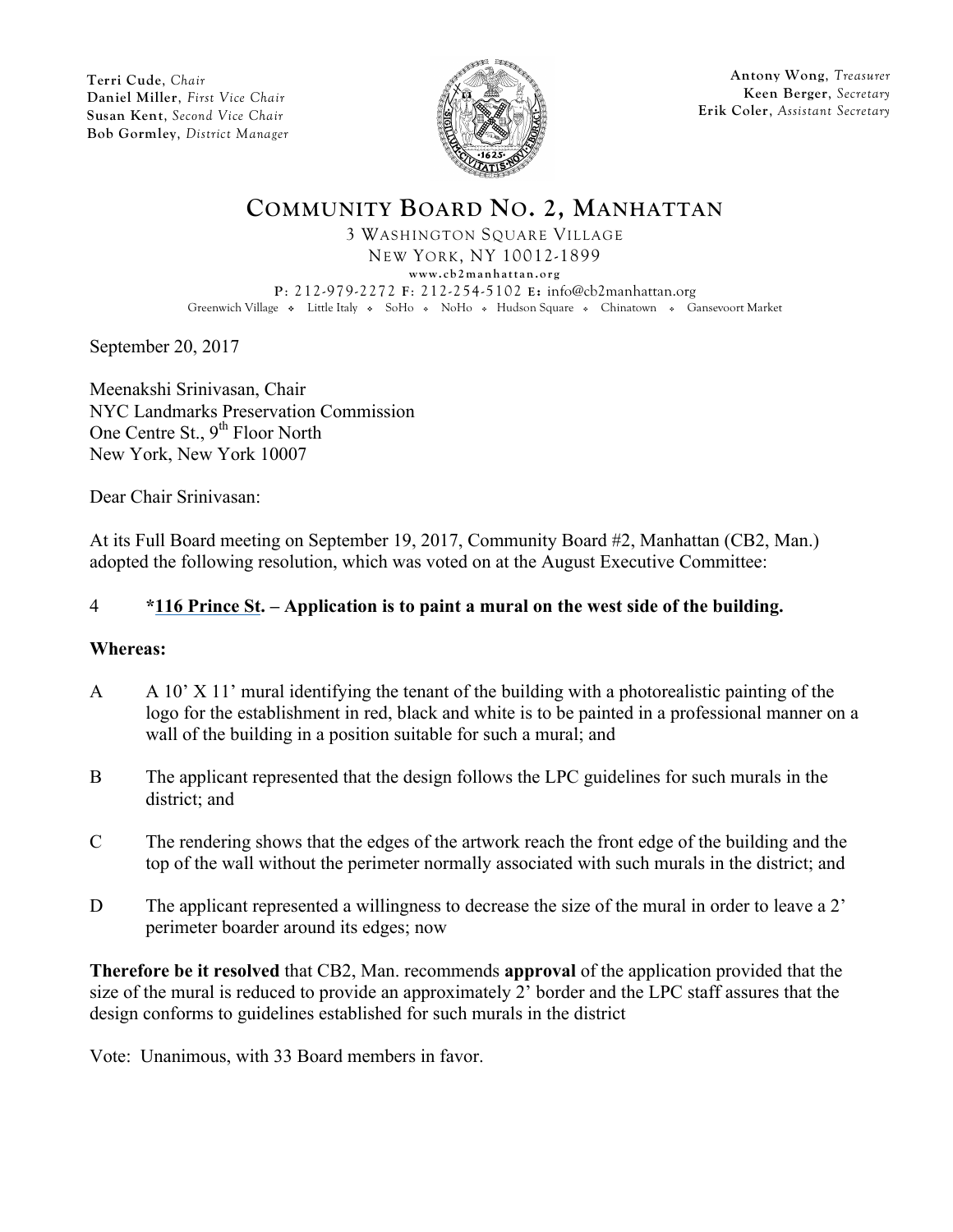

**Antony Wong**, *Treasurer* **Keen Berger**, *Secretary* **Erik Coler**, *Assistant Secretary*

## **COMMUNITY BOARD NO. 2, MANHATTAN**

3 WASHINGTON SQUARE VILLAGE NEW YORK, NY 10012-1899 **www.cb2manhattan.org P**: 212-979-2272 **F**: 212-254-5102 **E:** info@cb2manhattan.org Greenwich Village • Little Italy • SoHo • NoHo • Hudson Square • Chinatown • Gansevoort Market

September 20, 2017

Meenakshi Srinivasan, Chair NYC Landmarks Preservation Commission One Centre St., 9<sup>th</sup> Floor North New York, New York 10007

Dear Chair Srinivasan:

At its Full Board meeting on September 19, 2017, Community Board #2, Manhattan (CB2, Man.) adopted the following resolution, which was voted on at the August Executive Committee:

#### 5 \***102 Greene St.** – **Application is to renovate the front and rear façades and install a bulkhead addition on the roof.**

**LAID OVER**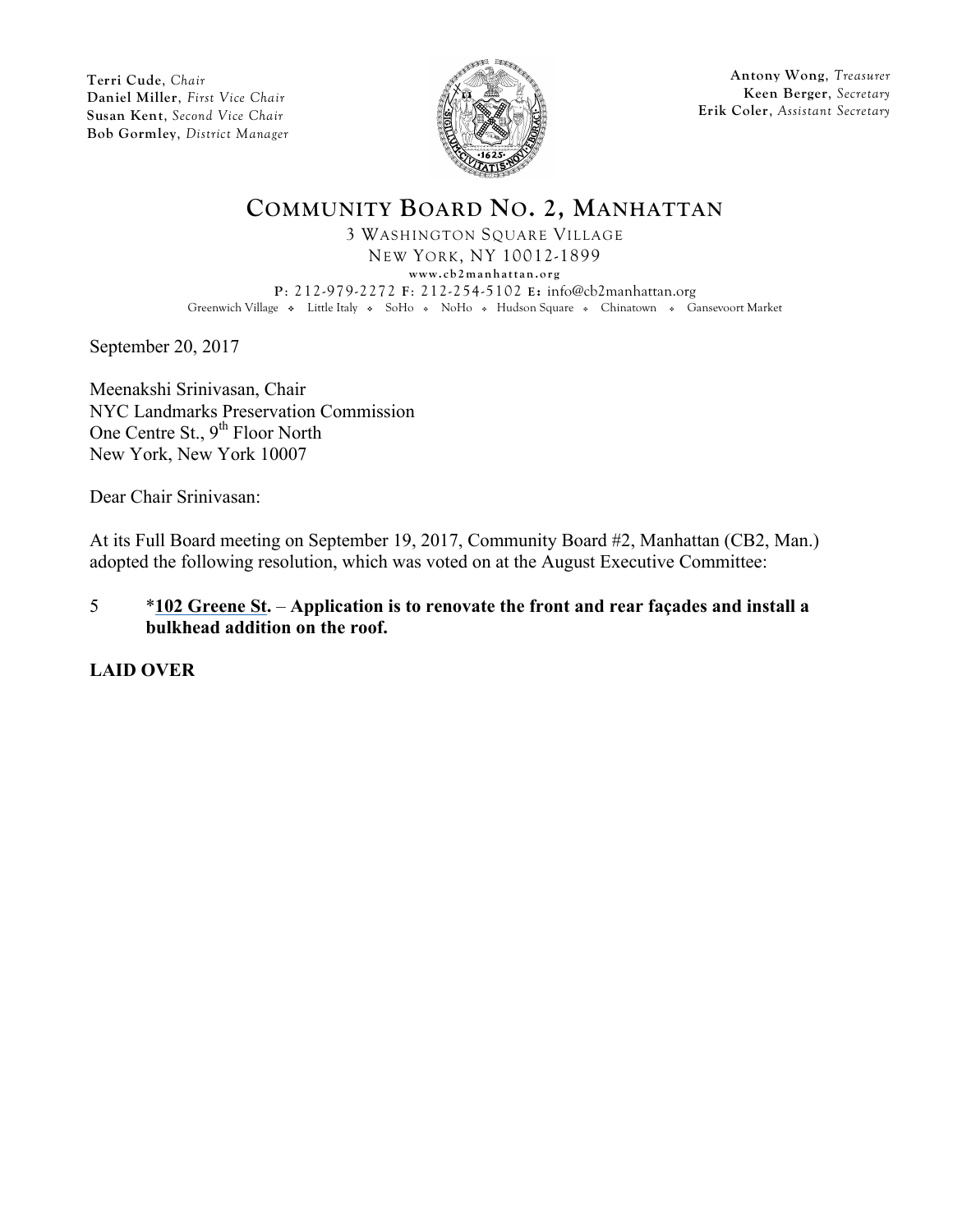

**Antony Wong**, *Treasurer* **Keen Berger**, *Secretary* **Erik Coler**, *Assistant Secretary*

# **COMMUNITY BOARD NO. 2, MANHATTAN**

3 WASHINGTON SQUARE VILLAGE NEW YORK, NY 10012-1899 **www.cb2manhattan.org P**: 212-979-2272 **F**: 212-254-5102 **E:** info@cb2manhattan.org Greenwich Village • Little Italy • SoHo • NoHo • Hudson Square • Chinatown • Gansevoort Market

September 20, 2017

Meenakshi Srinivasan, Chair NYC Landmarks Preservation Commission One Centre St., 9<sup>th</sup> Floor North New York, New York 10007

Dear Chair Srinivasan:

At its Full Board meeting on September 19, 2017, Community Board #2, Manhattan (CB2, Man.) adopted the following resolution, which was voted on at the August Executive Committee:

## **6 \*34 King St. - Application is to demonstrate compliance of the stair bulkhead (penthouse room) as-built with the Certificate of Appropriateness, in response to a Notice of Violation.**

## **Whereas:**

- A The structure is a penthouse room and as built is considerably more than minimally visible, and does harm to the appearance of the building and to the district; and
- B Ample evidence was presented by the applicant, including previously approved plans, that that a sloping roof on the penthouse would reduce the penthouse to be minimally visible or not visible at all; and
- C There was considerable opposition from the community to the legalization of the penthouse on account of its visibility; and
- D The applicant represented that violations with respect to the fresh air intake enclosure and air handler have been cured without having offered photographic evidence of the present condition; and
- E The required rooftop guard rail is being moved to a position where it is not visible; and
- F The applicant represented that the repointing of the brick had been approved by staff; now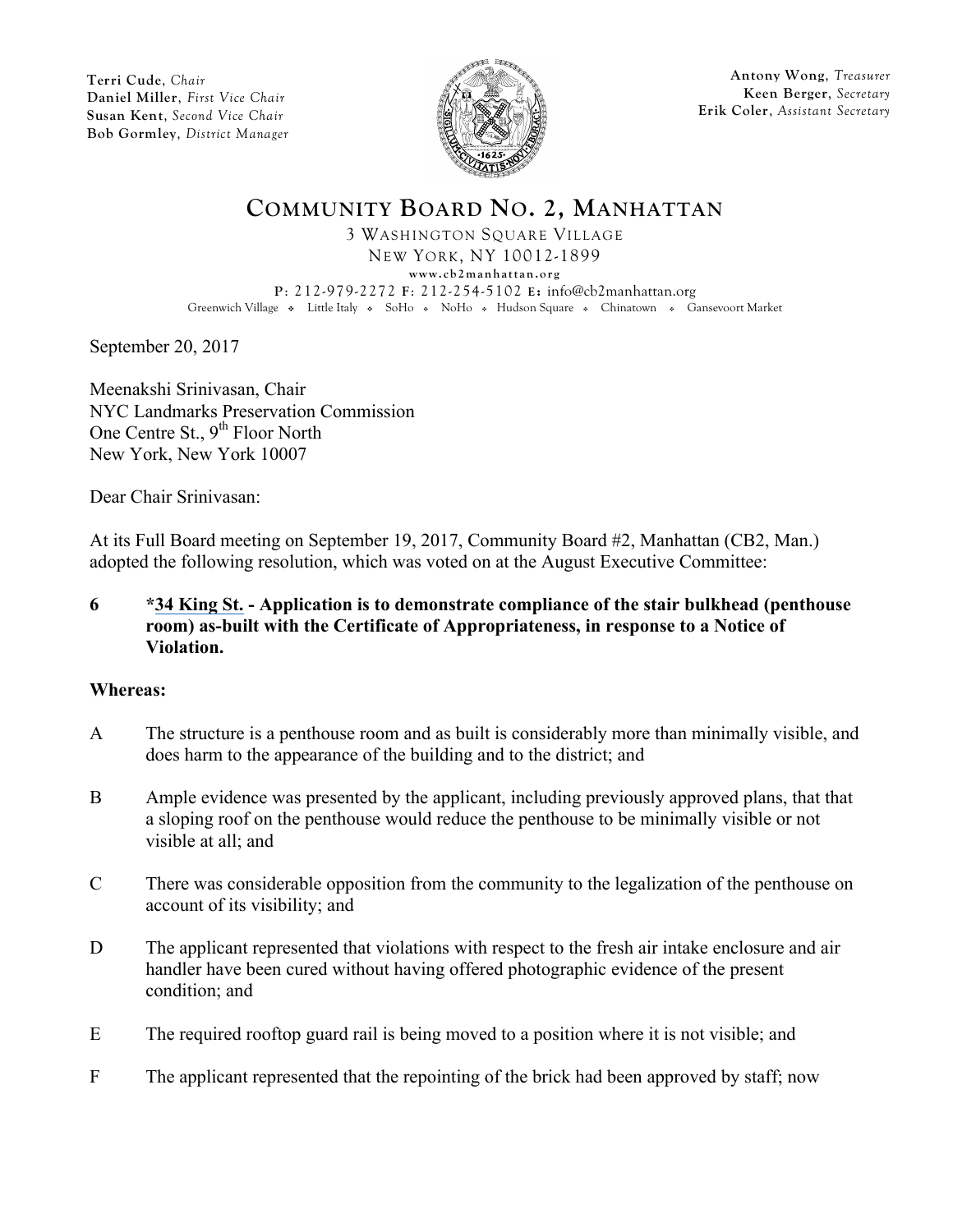## **Therefore be it resolved** that CB2, Man. recommends:

- A **Denial** of the application to legalize the as built condition of the penthouse, and further recommends that a design and photographs of a mockup, for a non-visible or minimally visible modification be presented to the CB2 Landmarks Committee for evaluation and recommendation before a hearing before the Commission; and
- B **Approval** of the position of the roof railing; and
- C **Approval** of the fresh air intake if it does not extend over the property line, the air handler, and the pointing, provided that staff affirms that they are as represented.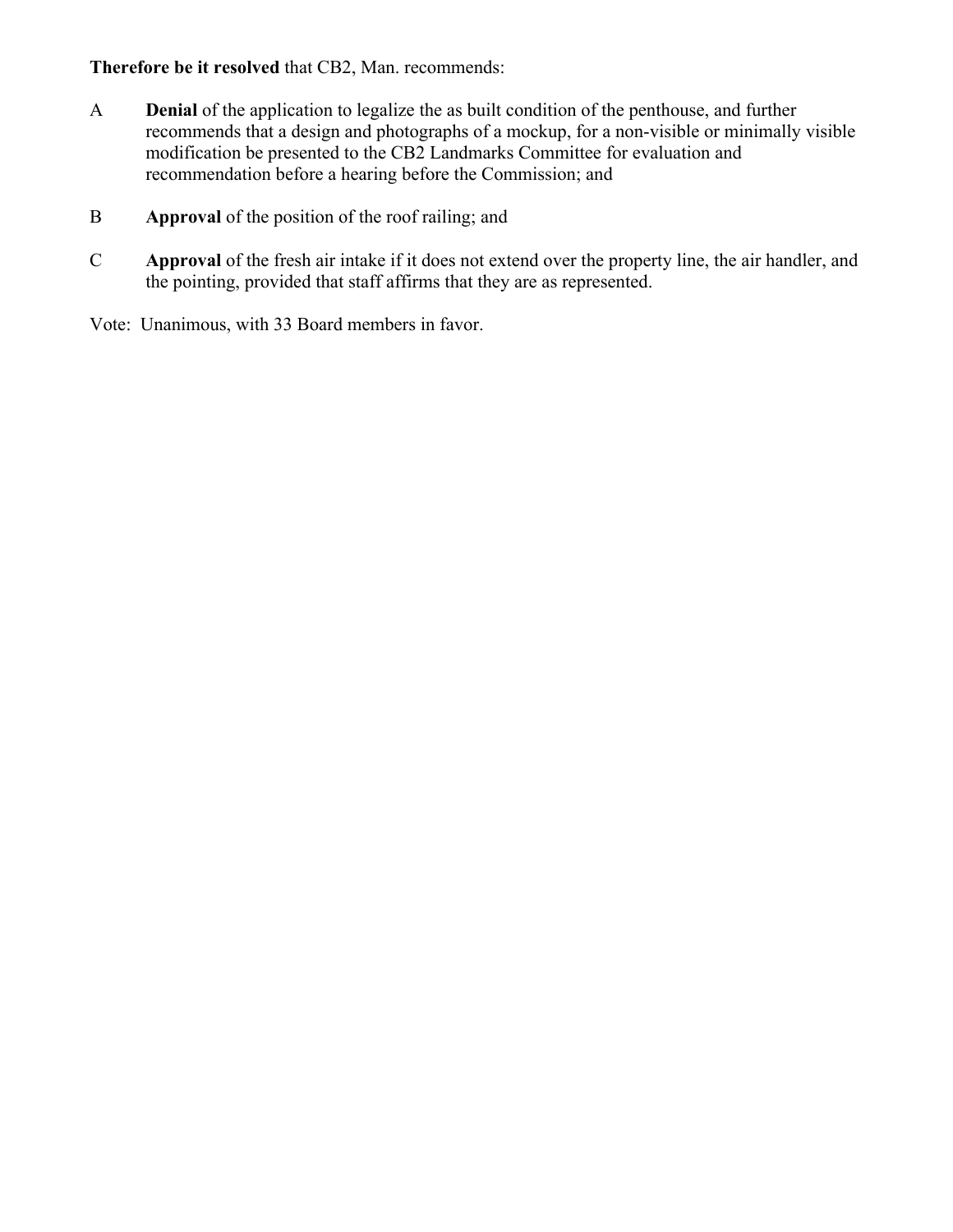

**Antony Wong**, *Treasurer* **Keen Berger**, *Secretary* **Erik Coler**, *Assistant Secretary*

# **COMMUNITY BOARD NO. 2, MANHATTAN**

3 WASHINGTON SQUARE VILLAGE NEW YORK, NY 10012-1899 **www.cb2manhattan.org P**: 212-979-2272 **F**: 212-254-5102 **E:** info@cb2manhattan.org Greenwich Village • Little Italy • SoHo • NoHo • Hudson Square • Chinatown • Gansevoort Market

September 20, 2017

Meenakshi Srinivasan, Chair NYC Landmarks Preservation Commission One Centre St., 9<sup>th</sup> Floor North New York, New York 10007

Dear Chair Srinivasan:

At its Full Board meeting on September 19, 2017, Community Board #2, Manhattan (CB2, Man.) adopted the following resolution, which was voted on at the August Executive Committee:

7. **\*59 Bleecker St. - Application is to revise LPC approved design, including enlarging one bay of storefront on Lafayette St. by 3'-6" and enlarging the size of the rooftop equipment screen by 11" in height and 9'-0" in width.**

## **Whereas:**

- A The increase in the bay on Lafayette Street façade leaves a pilaster defining the separation between the two sections of the building enhances the design for the building; and
- B The modified design of the mechanical screen is an improvement in that it is, though higher, less deep and therefore less obtrusive; now

## **Therefore be it resolved** that CB2, Man. recommends **approval** of the application.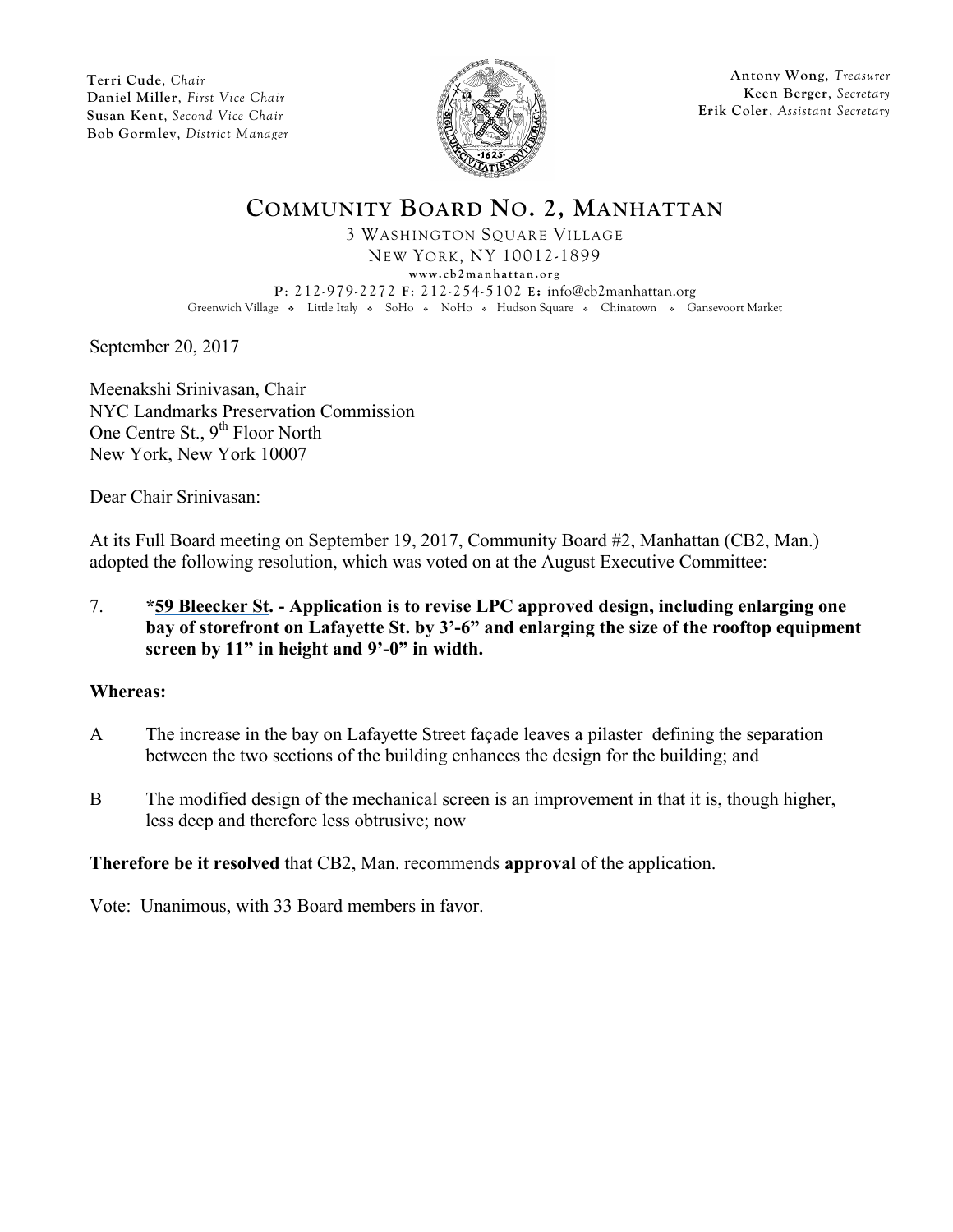

**Antony Wong**, *Treasurer* **Keen Berger**, *Secretary* **Erik Coler**, *Assistant Secretary*

# **COMMUNITY BOARD NO. 2, MANHATTAN**

3 WASHINGTON SQUARE VILLAGE NEW YORK, NY 10012-1899 **www.cb2manhattan.org P**: 212-979-2272 **F**: 212-254-5102 **E:** info@cb2manhattan.org Greenwich Village • Little Italy • SoHo • NoHo • Hudson Square • Chinatown • Gansevoort Market

September 20, 2017

Meenakshi Srinivasan, Chair NYC Landmarks Preservation Commission One Centre St., 9<sup>th</sup> Floor North New York, New York 10007

Dear Chair Srinivasan:

At its Full Board meeting on September 19, 2017, Community Board #2, Manhattan (CB2, Man.) adopted the following resolution, which was voted on at the August Executive Committee:

#### 8 **\*15 Barrow St. – Application is to replace non-compliant bracket sign with a sign meeting DOB regulations.**

#### **Whereas:**

- A The applicant represented that the sign is in violation due to the zoning regulating a commercial establishment in a residential street; and
- B The building has an unusual amount of interesting decorative detailing on the façade and, in an effort not to cover the detailing and conform to zoning regulations, the proposal is for a vertical sign  $12$ " X  $8'$ -10" high which is obtrusive, out of character for the building and the streetscape and does great harm to the neighborhood; and
- C A smaller, discreet blade sign mounted at the second floor level at the edge of the building (with a waiver granted if necessary) would not detract from the detailing and would preserve the quality of the building and the streetscape; now

## **Therefore be it resolved** that CB2, Man. recommends:

**Denial** of the application and:

Recommends that in its place a discreet, smaller blade sign be installed at the edge of the building.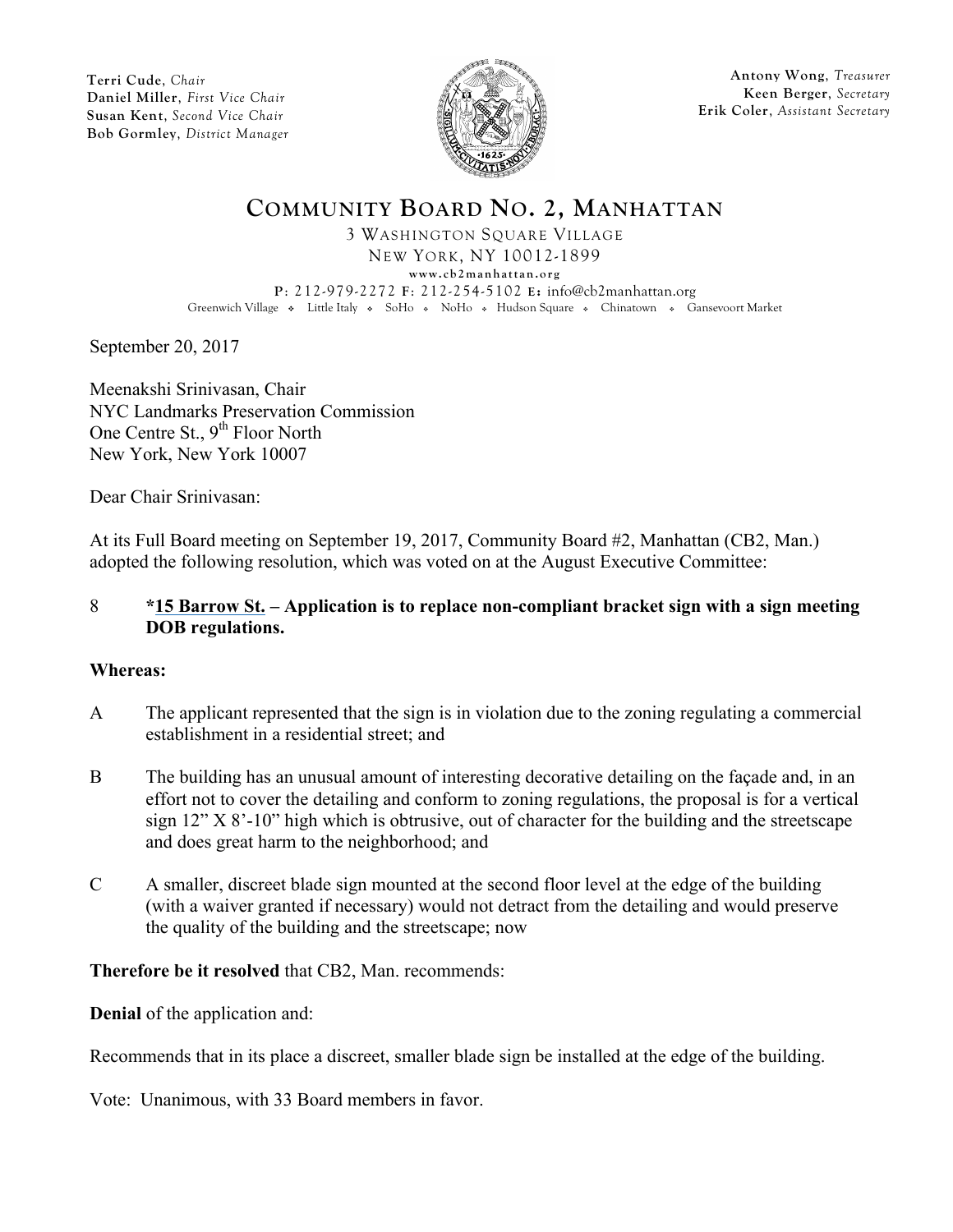

**Antony Wong**, *Treasurer* **Keen Berger**, *Secretary* **Erik Coler**, *Assistant Secretary*

# **COMMUNITY BOARD NO. 2, MANHATTAN**

3 WASHINGTON SQUARE VILLAGE NEW YORK, NY 10012-1899 **www.cb2manhattan.org P**: 212-979-2272 **F**: 212-254-5102 **E:** info@cb2manhattan.org Greenwich Village • Little Italy • SoHo • NoHo • Hudson Square • Chinatown • Gansevoort Market

September 20, 2017

Meenakshi Srinivasan, Chair NYC Landmarks Preservation Commission One Centre St., 9<sup>th</sup> Floor North New York, New York 10007

Dear Chair Srinivasan:

At its Full Board meeting on September 19, 2017, Community Board #2, Manhattan (CB2, Man.) adopted the following resolution, which was voted on at the August Executive Committee:

9 \***30 W. 8th St.** Application is to install an ADA-compliant ramp on the MacDougal St. façade.

#### **Whereas:**

- A The applicant represented that there is not sufficient space for a perpendicular ramp and that lowering the doorway to grade is not possible on account of the construction of the building.
- B The proposed ramp sits generally within the existing fence which will be moved minimally further from the building in some areas, along the MacDougal Street façade; and
- C The existing double doors do not confirm to ADA regulations and the proposal is to replace the doors with one 3' wide suitable door an unsuitably narrow sidelight; and
- D The fence will have an operable gate that blends into the design of the railing, to be open during business hours of the shop; now

Therefore, be it resolved **that CB2, Man. recommends:**

- A **Approval** of the ramp and moving the fence, provided the applicant receives approval from the applicable agency and the City, who is the neighboring property owner; and
- B **Denial** of the doorway infill, unless its width is increased to fill the opening, or it is centered with wider framing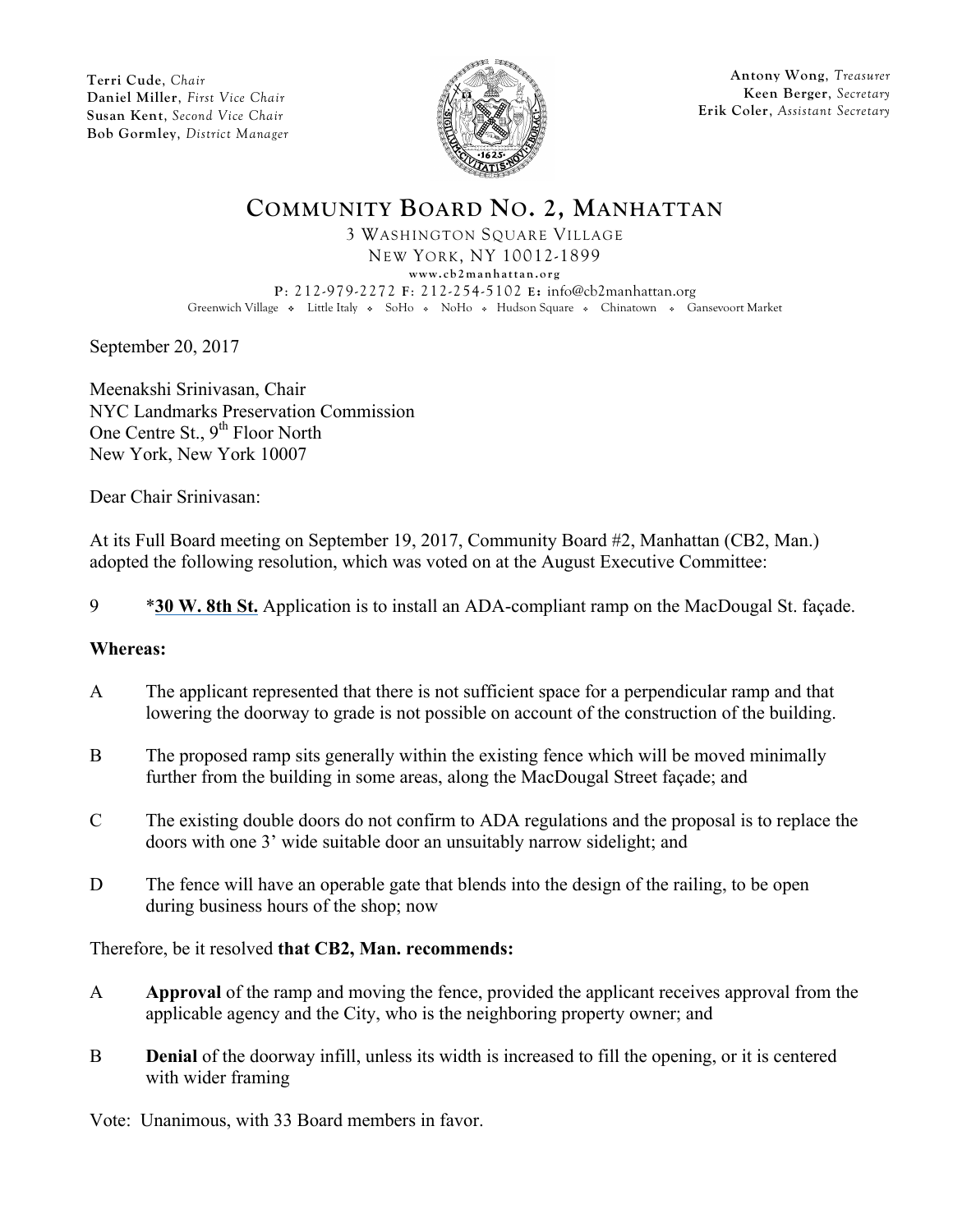

**Antony Wong**, *Treasurer* **Keen Berger**, *Secretary* **Erik Coler**, *Assistant Secretary*

# **COMMUNITY BOARD NO. 2, MANHATTAN**

3 WASHINGTON SQUARE VILLAGE NEW YORK, NY 10012-1899 **www.cb2manhattan.org P**: 212-979-2272 **F**: 212-254-5102 **E:** info@cb2manhattan.org Greenwich Village • Little Italy • SoHo • NoHo • Hudson Square • Chinatown • Gansevoort Market

September 20, 2017

Meenakshi Srinivasan, Chair NYC Landmarks Preservation Commission One Centre St., 9<sup>th</sup> Floor North New York, New York 10007

Dear Chair Srinivasan:

At its Full Board meeting on September 19, 2017, Community Board #2, Manhattan (CB2, Man.) adopted the following resolution, which was voted on at the August Executive Committee:

## 10. **\*55 Christopher St. – Application is to remove existing swinging gate at main entrance and existing flush awnings from the main entrance door and 1st floor windows, existing blade and wall mounted signage, install retractable awnings and signage at the main and 2nd floor windows and above basement level entrance, and add a wall mounted directory sign with removable plates (for 2nd & 3rd floor retail tenants) at the right side of the main entrance door.**

#### **Whereas:**

- A The building is an elegant, well preserved row house in a prominent, open location opposite a park and adjacent to a cultural landmark; and
- B The existing awnings and plaques are unsuitable to the architecture and not historically correct; and
- C The proposed awnings and plaques were presented only in elevations without sections or renderings depicting the design and detailing, and the design was not sufficiently clarified by the vague oral descriptions by the applicant; and
- D The signage lettering was shown only with generic representations of the wording with no indication of color and font; and
- E The awnings, which obscure the historic windows and plaques appear to be only more refined versions of the existing ones and are no more suitable to the building than the existing ones that have been found to be in violation; and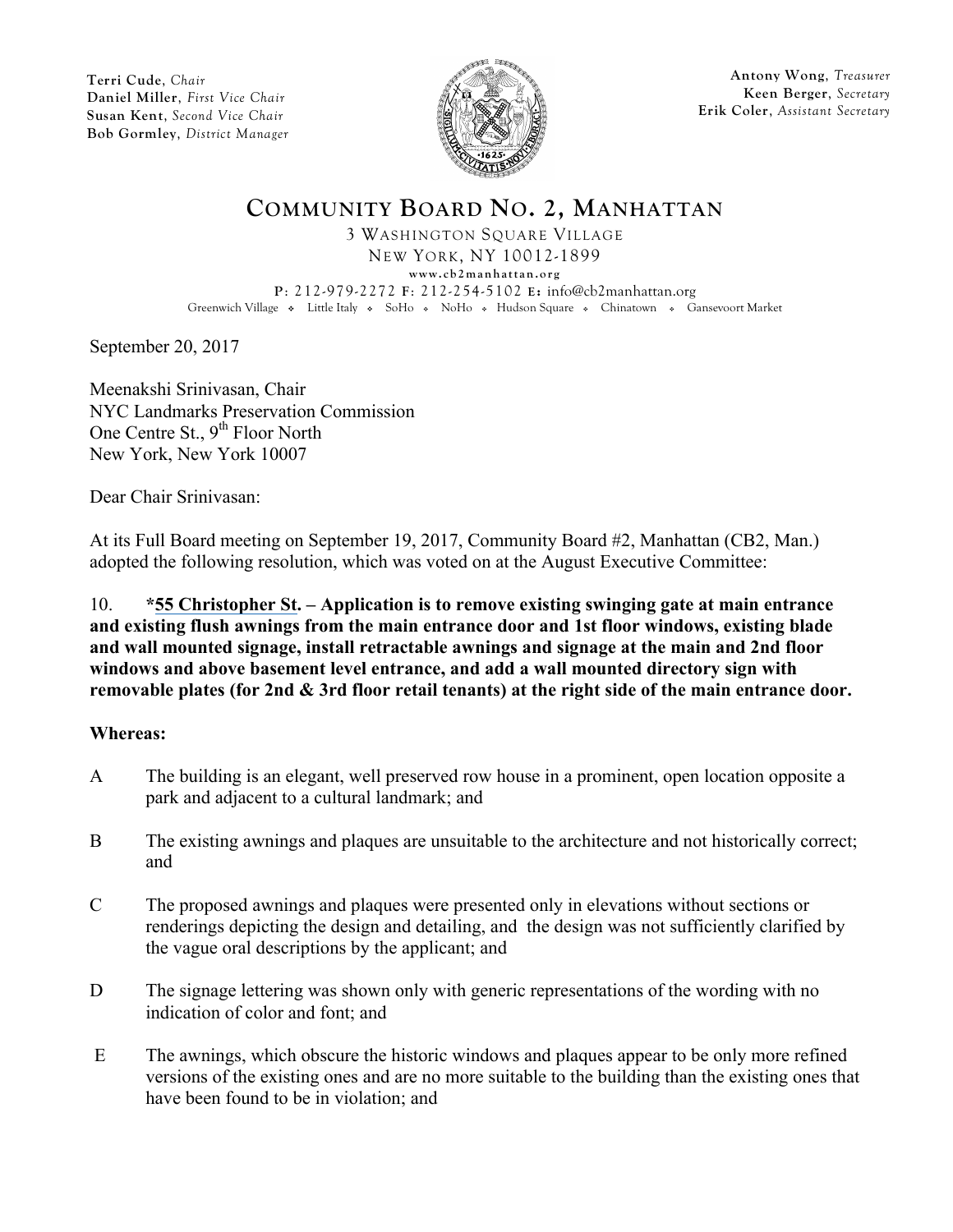F The necessary goal of identifying the commercial tenants in the building would be better accomplished by signage in the windows, rather than awnings and plaques that have no historical reference and detract from the beauty and integrity of a well preserved historical building; now

T**herefore be it resolved** that CB2, Man. recommends denial of the application.